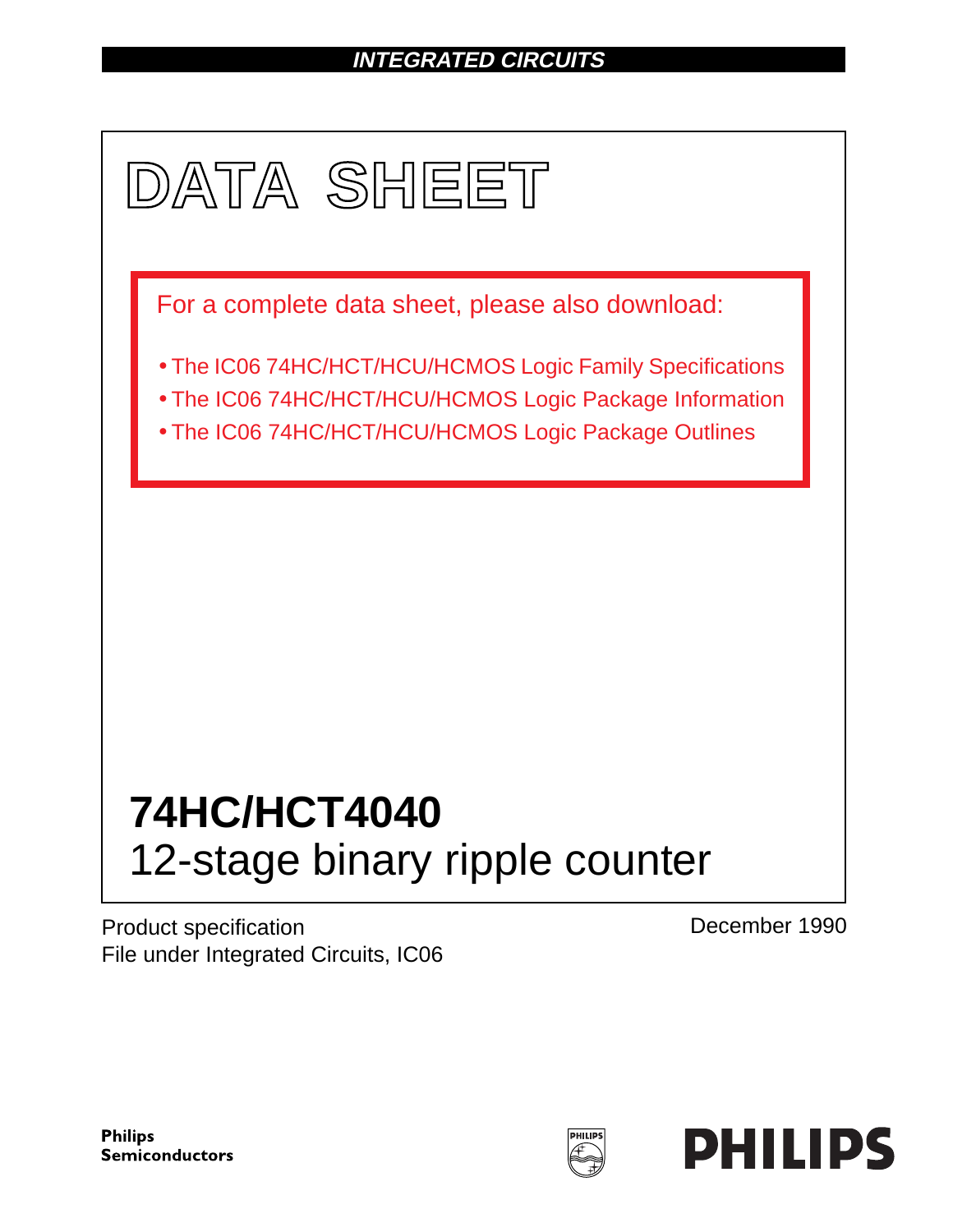## **12-stage binary ripple counter 74HC/HCT4040**

### **FEATURES**

- Output capability: standard
- $\bullet$  I<sub>CC</sub> category: MSI

## **GENERAL DESCRIPTION**

The 74HC/HCT4040 are high-speed Si-gate CMOS devices and are pin compatible with "4040" of the "4000B" series. They are specified in compliance with JEDEC standard no. 7A.

The 74HC/HCT4040 are 12-stage binary ripple counters with a clock input (CP), an overriding asynchronous master reset input (MR) and twelve parallel outputs

 $(Q_0$  to  $Q_{11}$ ). The counter advances on the HIGH-to-LOW transition of CP.

A HIGH on MR clears all counter stages and forces all outputs LOW, independent of the state of CP.

Each counter stage is a static toggle flip-flop.

## **APPLICATIONS**

- Frequency dividing circuits
- Time delay circuits
- Control counters

## **QUICK REFERENCE DATA**

GND = 0 V;  $T_{amb}$  = 25 °C;  $t_r = t_f = 6$  ns

| <b>SYMBOL</b>                 | <b>PARAMETER</b>                          | <b>CONDITIONS</b>             | <b>TYPICAL</b> | <b>UNIT</b> |     |  |
|-------------------------------|-------------------------------------------|-------------------------------|----------------|-------------|-----|--|
|                               |                                           |                               | НC             | <b>HCT</b>  |     |  |
| $t_{\rm PHL}$ / $t_{\rm PLH}$ | propagation delay                         | $C_L$ = 15 pF; $V_{CC}$ = 5 V |                |             |     |  |
|                               | $\overline{CP}$ to $Q_0$                  |                               | 14             | 16          | ns  |  |
|                               | $Q_n$ to $Q_{n+1}$                        |                               | 8              | 8           | ns  |  |
| Imax                          | maximum clock frequency                   |                               | 90             | 79          | MHz |  |
| C <sub>1</sub>                | input capacitance                         |                               | 3.5            | 3.5         | pF  |  |
| $C_{PD}$                      | power dissipation capacitance per package | notes 1 and 2                 | 20             | 20          | pF  |  |

### **Notes**

1. C<sub>PD</sub> is used to determine the dynamic power dissipation ( $P_D$  in  $\mu W$ ):

 $P_D = C_{PD} \times V_{CC}^2 \times f_i + \sum (C_L \times V_{CC}^2 \times f_o)$  where:

 $f_i$  = input frequency in MHz

 $f_0$  = output frequency in MHz

 $\Sigma$  (C<sub>L</sub> × V<sub>CC</sub><sup>2</sup> × f<sub>o</sub>) = sum of outputs

 $C_L$  = output load capacitance in pF

 $V_{CC}$  = supply voltage in V

2. For HC the condition is  $V_1 =$  GND to  $V_{CC}$ For HCT the condition is  $V_1$  = GND to  $V_{CC}$  – 1.5 V

## **ORDERING INFORMATION**

See "74HC/HCT/HCU/HCMOS Logic Package Information".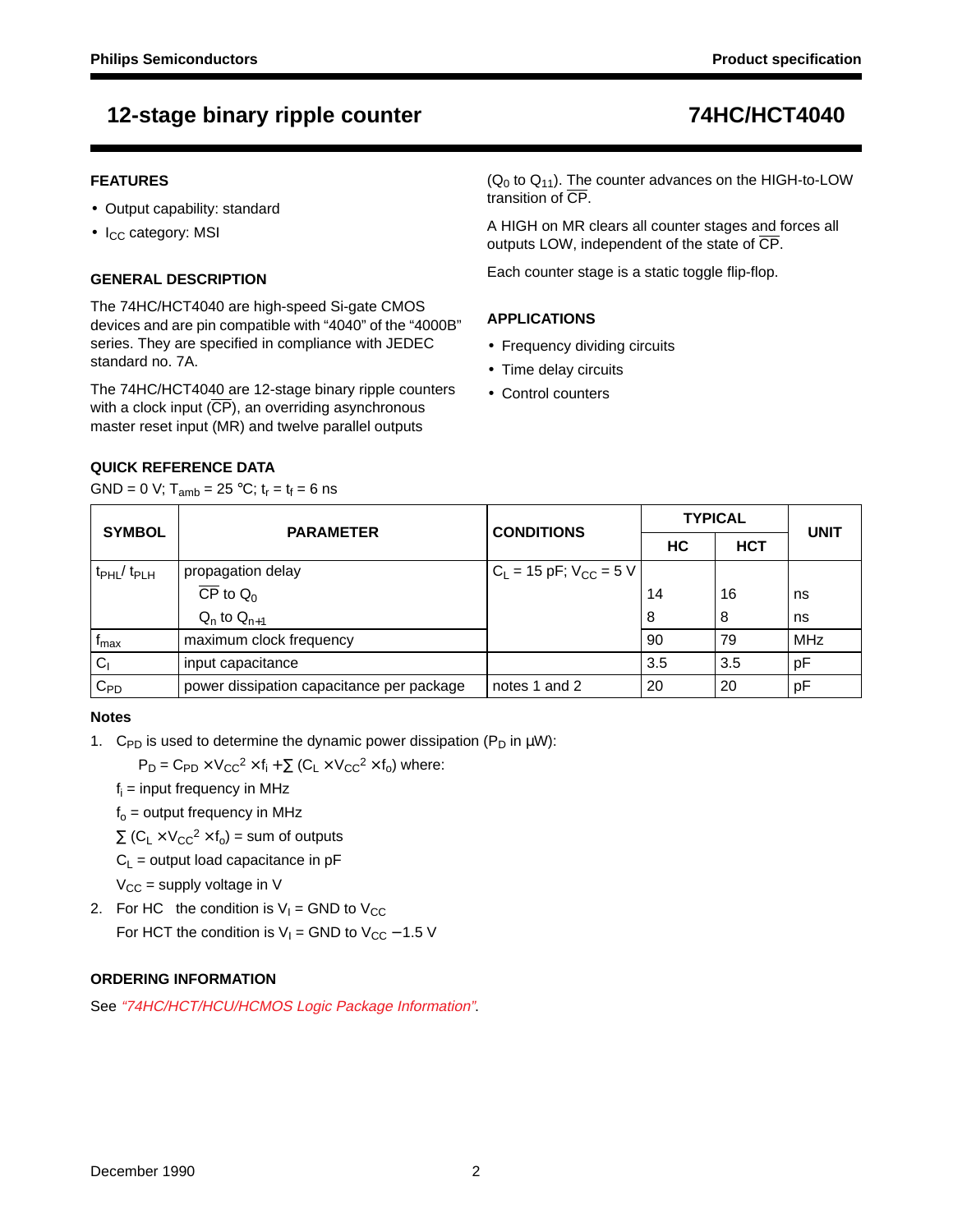# 12-stage binary ripple counter **74HC/HCT4040**

## **PIN DESCRIPTION**

| PIN NO.                                        | <b>SYMBOL</b>     | <b>NAME AND FUNCTION</b>                  |
|------------------------------------------------|-------------------|-------------------------------------------|
| -8                                             | <b>GND</b>        | ground (0 V)                              |
| $\vert$ 9, 7, 6, 5, 3, 2, 4, 13, 12, 14, 15, 1 | $Q_0$ to $Q_{11}$ | parallel outputs                          |
| 10                                             | $\overline{CP}$   | clock input (HIGH-to-LOW, edge-triggered) |
| -11                                            | MR                | master reset input (active HIGH)          |
| 16                                             | $V_{\rm CC}$      | positive supply voltage                   |

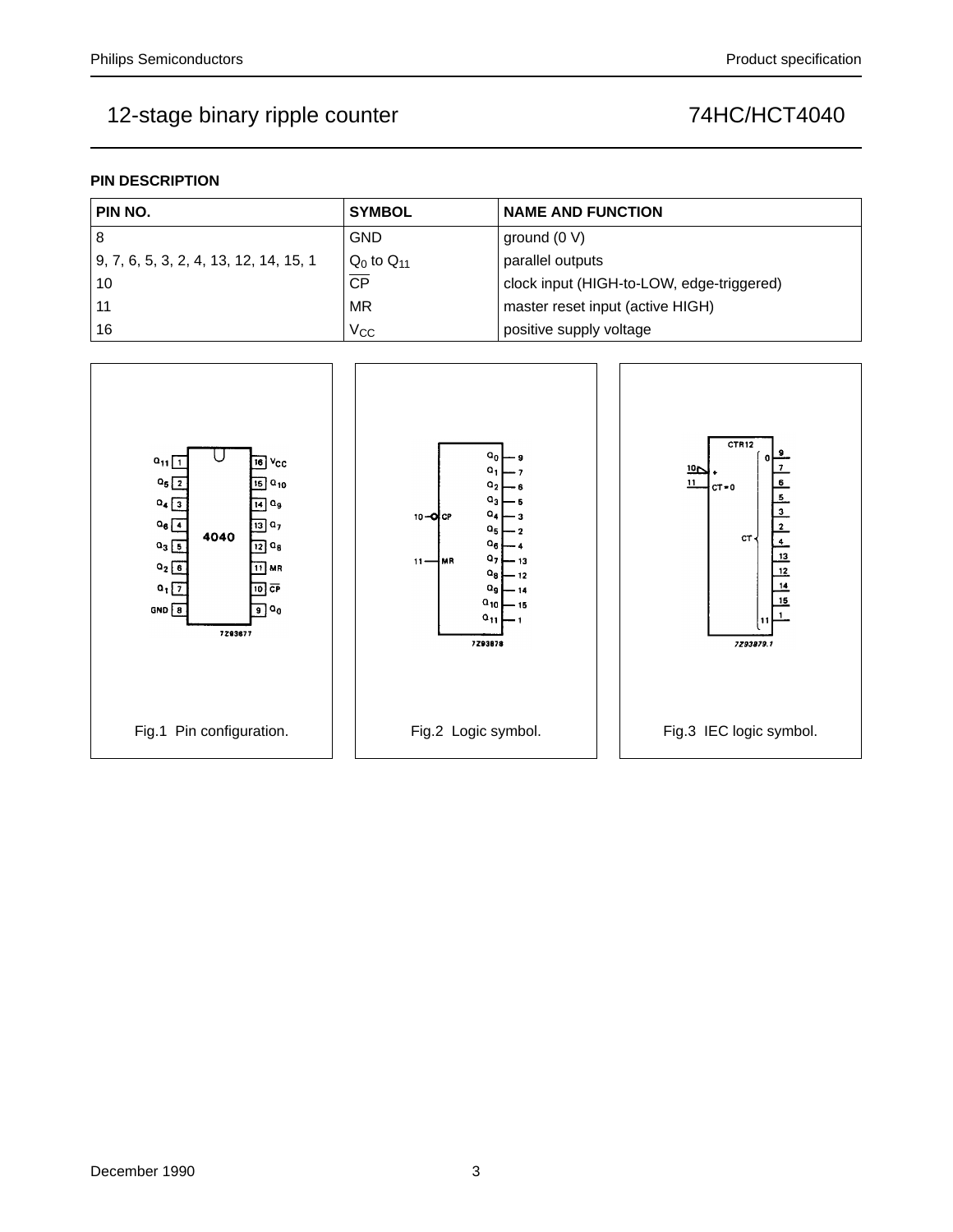## 12-stage binary ripple counter 12-stage binary ripple counter





## **FUNCTION TABLE**

| <b>INPUTS</b> |    | <b>OUTPUTS</b> |  |  |  |
|---------------|----|----------------|--|--|--|
| СP            | ΜR | Q,             |  |  |  |
|               |    | no change      |  |  |  |
|               |    | count          |  |  |  |
|               |    |                |  |  |  |

## **Notes**

- 1.  $H = HIGH$  voltage level L = LOW voltage level
	- $X =$  don't care
	- ↑ = LOW-to-HIGH clock transition
	- $\downarrow$  = HIGH-to-LOW clock transition

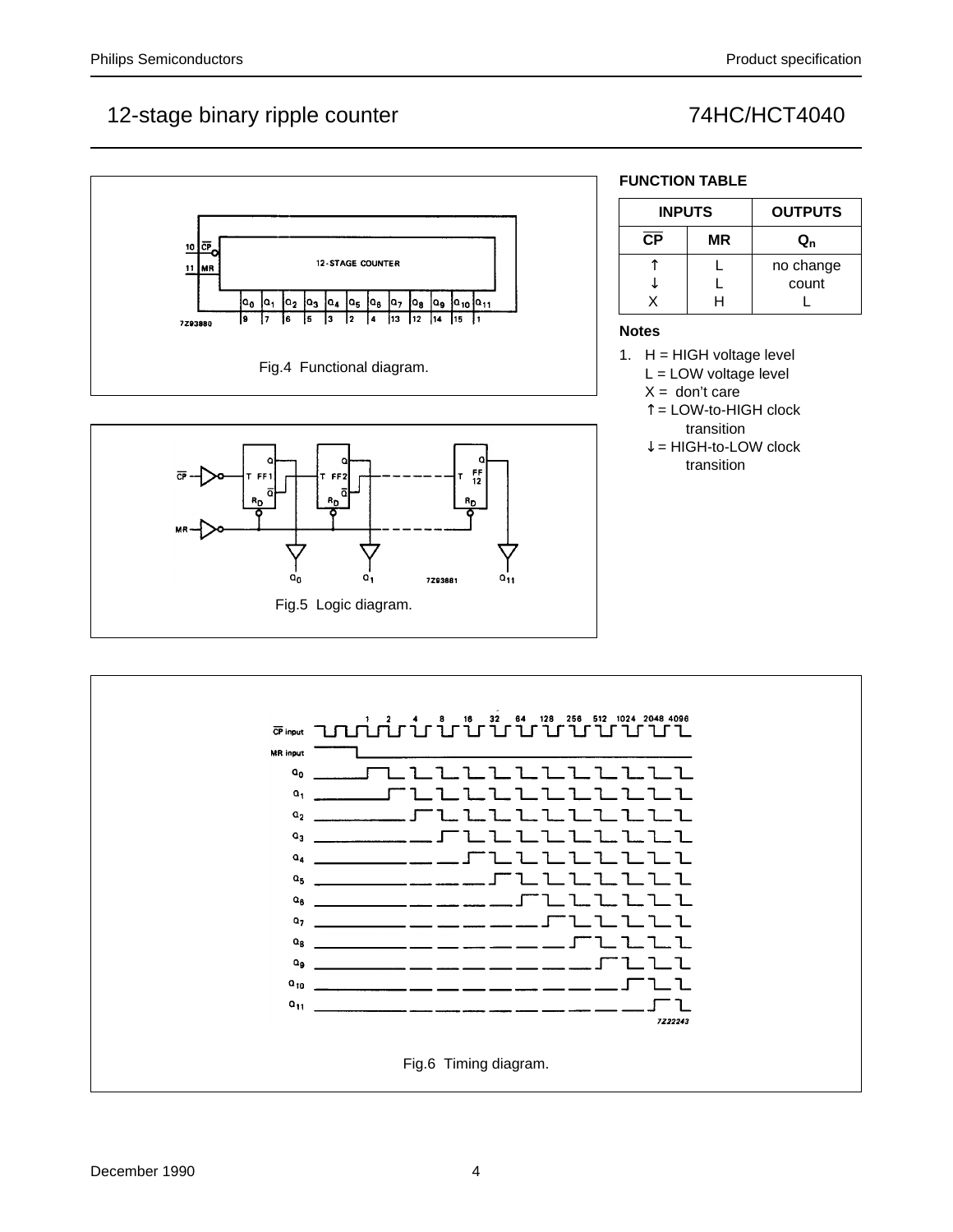## 12-stage binary ripple counter **74HC/HCT4040**

## **DC CHARACTERISTICS FOR 74HC**

For the DC characteristics see "74HC/HCT/HCU/HCMOS Logic Family Specifications".

Output capability: standard I<sub>CC</sub> category: MSI

## **AC CHARACTERISTICS FOR 74HC**

GND = 0 V;  $t_r = t_f = 6$  ns;  $C_L = 50$  pF

|                                        | <b>PARAMETER</b>                                              | $T_{amb}$ (°C)  |                                        |                 |                 |                 |                 |                 |             | <b>TEST CONDITIONS</b>       |                  |
|----------------------------------------|---------------------------------------------------------------|-----------------|----------------------------------------|-----------------|-----------------|-----------------|-----------------|-----------------|-------------|------------------------------|------------------|
|                                        |                                                               | 74HC            |                                        |                 |                 |                 |                 |                 |             |                              |                  |
| <b>SYMBOL</b>                          |                                                               | $+25$           |                                        |                 | $-40$ to $+85$  |                 | $-40$ to $+125$ |                 | <b>UNIT</b> | <b>V<sub>cc</sub></b><br>(V) | <b>WAVEFORMS</b> |
|                                        |                                                               | min.            | typ.                                   | max.            | min.            | max.            | min.            | max.            |             |                              |                  |
| $t_{\rm PHL}$ / $t_{\rm PLH}$          | propagation delay<br>$\overline{\text{CP}}$ to $\textsf{Q}_0$ |                 | 47<br>17<br>14                         | 150<br>30<br>26 |                 | 190<br>38<br>33 |                 | 225<br>45<br>38 | ns          | 2.0<br>4.5<br>6.0            | Fig.7            |
| t <sub>PHL</sub> /t <sub>PLH</sub>     | propagation delay<br>$Q_n$ to $Q_{n+1}$                       |                 | 28<br>10<br>8                          | 100<br>20<br>17 |                 | 125<br>25<br>21 |                 | 150<br>30<br>26 | ns          | 2.0<br>4.5<br>6.0            | Fig.7            |
| t <sub>PHL</sub>                       | propagation delay<br>MR to $Q_n$                              |                 | 61<br>22<br>18                         | 185<br>37<br>31 |                 | 230<br>46<br>39 |                 | 280<br>56<br>48 | ns          | 2.0<br>4.5<br>6.0            | Fig.7            |
| $t$ <sub>THL</sub> $/t$ <sub>TLH</sub> | output transition time                                        |                 | 19<br>$\overline{7}$<br>$6\phantom{1}$ | 75<br>15<br>13  |                 | 95<br>19<br>16  |                 | 110<br>22<br>19 | ns          | 2.0<br>4.5<br>6.0            | Fig.7            |
| $t_{W}$                                | clock pulse width<br><b>HIGH or LOW</b>                       | 80<br>16<br>14  | 14<br>5<br>4                           |                 | 100<br>20<br>17 |                 | 120<br>24<br>20 |                 | ns          | 2.0<br>4.5<br>6.0            | Fig.7            |
| $t_{W}$                                | master reset pulse<br>width; HIGH                             | 80<br>16<br>14  | 22<br>8<br>6                           |                 | 100<br>20<br>17 |                 | 120<br>24<br>20 |                 | ns          | 2.0<br>4.5<br>6.0            | Fig.7            |
| $t_{\sf rem}$                          | removal time<br>$MR$ to $\overline{CP}$                       | 50<br>10<br>9   | 8<br>3<br>$\overline{2}$               |                 | 65<br>13<br>11  |                 | 75<br>15<br>13  |                 | ns          | 2.0<br>4.5<br>6.0            | Fig.7            |
| $f_{\text{max}}$                       | maximum clock pulse<br>frequency                              | 6.0<br>30<br>35 | 27<br>82<br>98                         |                 | 4.8<br>24<br>28 |                 | 4.0<br>20<br>24 |                 | <b>MHz</b>  | 2.0<br>4.5<br>6.0            | Fig.7            |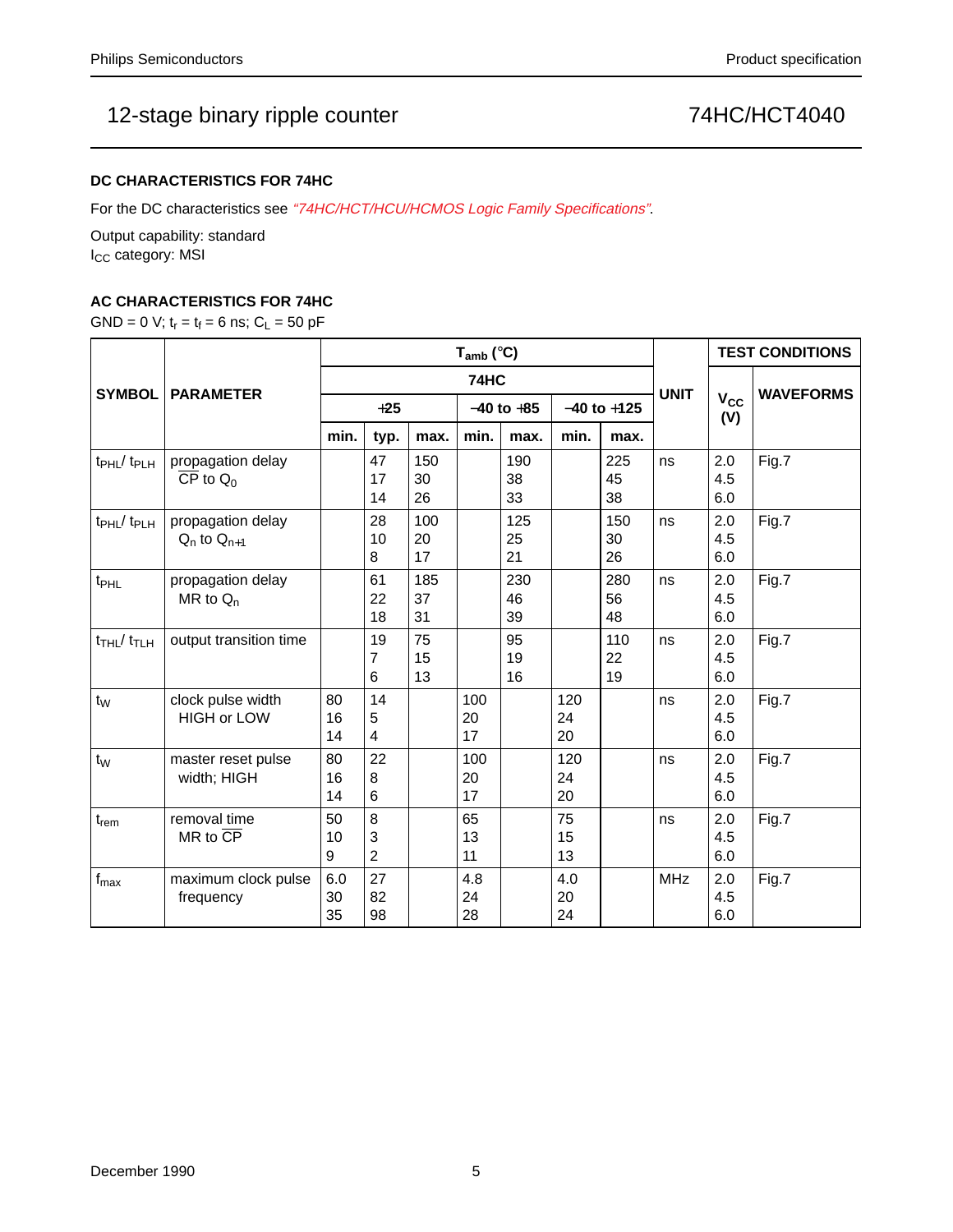## 12-stage binary ripple counter  $\sqrt{74}H$ C/HCT4040

### **DC CHARACTERISTICS FOR 74HCT**

For the DC characteristics see "74HC/HCT/HCU/HCMOS Logic Family Specifications".

Output capability: standard I<sub>CC</sub> category: MSI

### **Note to HCT types**

The value of additional quiescent supply current ( $\Delta l_{CC}$ ) for a unit load of 1 is given in the family specifications. To determine ∆I<sub>CC</sub> per input, multiply this value by the unit load coefficient shown in the table below.

| <b>INPUT</b> | <b>UNIT LOAD COEFFICIENT</b> |  |  |  |  |  |
|--------------|------------------------------|--|--|--|--|--|
| CP           | 0.85                         |  |  |  |  |  |
| MR           | 1.10                         |  |  |  |  |  |

### **AC CHARACTERISTICS FOR 74HCT**

GND = 0 V;  $t_r = t_f = 6$  ns;  $C_L = 50$  pF

|                                        | <b>PARAMETER</b>                        | $T_{amb}$ (°C) |                 |      |                |      |                 |      |             | <b>TEST CONDITIONS</b> |                  |
|----------------------------------------|-----------------------------------------|----------------|-----------------|------|----------------|------|-----------------|------|-------------|------------------------|------------------|
| <b>SYMBOL</b>                          |                                         | 74HCT          |                 |      |                |      |                 |      |             |                        | <b>WAVEFORMS</b> |
|                                        |                                         | $+25$          |                 |      | $-40$ to $+85$ |      | $-40$ to $+125$ |      | <b>UNIT</b> | $V_{CC}$<br>(V)        |                  |
|                                        |                                         | min.           | typ.            | max. | min.           | max. | min.            | max. |             |                        |                  |
| t <sub>PHL</sub> / t <sub>PLH</sub>    | propagation delay<br>$CP$ to $Q_0$      |                | 19              | 40   |                | 50   |                 | 60   | ns          | 4.5                    | Fig.7            |
| t <sub>PHL</sub> / t <sub>PLH</sub>    | propagation delay<br>$Q_n$ to $Q_{n+1}$ |                | 10 <sup>°</sup> | 20   |                | 25   |                 | 30   | ns          | 4.5                    | Fig.7            |
| t <sub>PHL</sub>                       | propagation delay<br>MR to $Q_n$        |                | 23              | 45   |                | 56   |                 | 68   | ns          | 4.5                    | Fig.7            |
| $t$ <sub>THL</sub> $/t$ <sub>TLH</sub> | output transition time                  |                | $\overline{7}$  | 15   |                | 19   |                 | 22   | ns          | 4.5                    | Fig.7            |
| $t_W$                                  | clock pulse width<br><b>HIGH or LOW</b> | 16             | $\overline{7}$  |      | 20             |      | 24              |      | ns          | 4.5                    | Fig.7            |
| $t_{W}$                                | master reset pulse<br>width; HIGH       | 16             | 6               |      | 20             |      | 24              |      | ns          | 4.5                    | Fig.7            |
| $t_{rem}$                              | removal time<br>$MR$ to $\overline{CP}$ | 10             | $\overline{2}$  |      | 13             |      | 15              |      | ns          | 4.5                    | Fig.7            |
| $f_{\text{max}}$                       | maximum clock pulse<br>frequency        | 30             | 72              |      | 24             |      | 20              |      | <b>MHz</b>  | 4.5                    | Fig.7            |